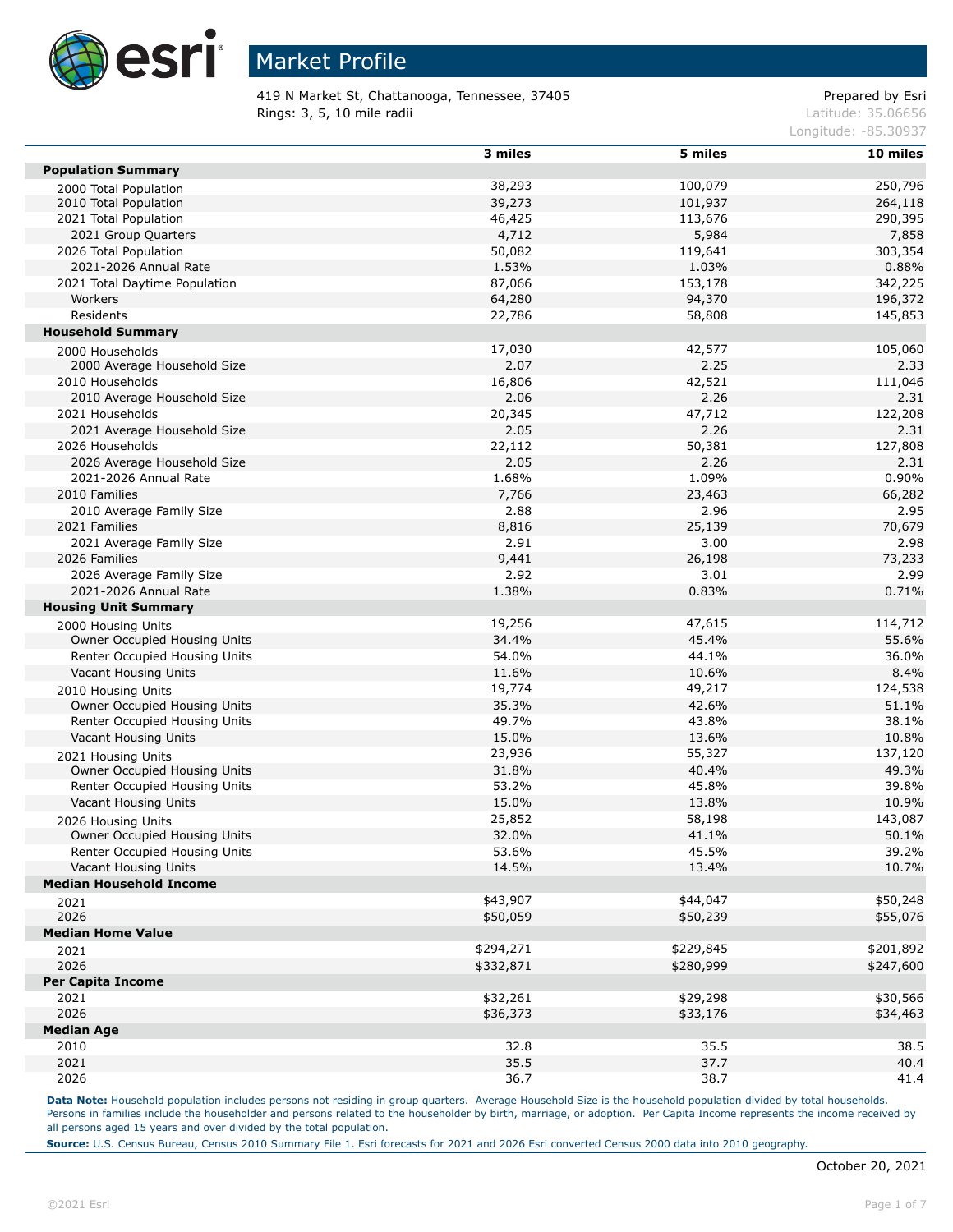

419 N Market St, Chattanooga, Tennessee, 37405 Prepared by Esri Rings: 3, 5, 10 mile radii and the contract of the contract of the contract of the contract of the contract of the contract of the contract of the contract of the contract of the contract of the contract of the contract of

Longitude: -85.30937

|                                                                        | 3 miles   | 5 miles   | 10 miles  |
|------------------------------------------------------------------------|-----------|-----------|-----------|
| 2021 Households by Income                                              |           |           |           |
| Household Income Base                                                  | 20,345    | 47,712    | 122,207   |
| $<$ \$15,000                                                           | 18.9%     | 16.0%     | 12.4%     |
| $$15,000 - $24,999$                                                    | 12.0%     | 13.2%     | 11.3%     |
| \$25,000 - \$34,999                                                    | 9.4%      | 10.8%     | 10.9%     |
| \$35,000 - \$49,999                                                    | 14.5%     | 14.8%     | 15.1%     |
| \$50,000 - \$74,999                                                    | 14.4%     | 16.1%     | 18.7%     |
| \$75,000 - \$99,999                                                    | 8.9%      | 9.7%      | 11.2%     |
| $$100,000 - $149,999$                                                  | 10.4%     | 9.6%      | 11.0%     |
| \$150,000 - \$199,999                                                  | 4.9%      | 4.5%      | 4.4%      |
| $$200,000+$                                                            | 6.5%      | 5.2%      | 4.9%      |
| Average Household Income                                               | \$73,493  | \$69,560  | \$72,156  |
| 2026 Households by Income                                              |           |           |           |
| Household Income Base                                                  | 22,112    | 50,381    | 127,807   |
| $<$ \$15,000                                                           | 16.5%     | 13.8%     | 10.5%     |
| $$15,000 - $24,999$                                                    | 10.4%     | 11.5%     | 9.6%      |
| \$25,000 - \$34,999                                                    | 8.7%      | 10.2%     | 10.1%     |
| \$35,000 - \$49,999                                                    | 14.4%     | 14.3%     | 14.4%     |
| \$50,000 - \$74,999                                                    | 15.6%     | 16.8%     | 19.4%     |
| \$75,000 - \$99,999                                                    | 9.8%      | 10.9%     | 12.3%     |
| $$100,000 - $149,999$                                                  | 11.8%     | 11.2%     | 12.7%     |
| \$150,000 - \$199,999                                                  | 5.7%      | 5.5%      | 5.3%      |
| $$200,000+$                                                            | 7.2%      | 5.9%      |           |
|                                                                        |           |           | 5.6%      |
| Average Household Income<br>2021 Owner Occupied Housing Units by Value | \$82,374  | \$78,587  | \$81,301  |
|                                                                        |           |           |           |
| Total                                                                  | 7,596     | 22,350    | 67,619    |
| $<$ \$50,000                                                           | 1.9%      | 4.3%      | 4.7%      |
| \$50,000 - \$99,999                                                    | 7.4%      | 11.3%     | 12.5%     |
| $$100,000 - $149,999$                                                  | 9.1%      | 12.3%     | 15.8%     |
| \$150,000 - \$199,999                                                  | 10.1%     | 15.5%     | 16.5%     |
| \$200,000 - \$249,999                                                  | 9.9%      | 11.0%     | 12.1%     |
| \$250,000 - \$299,999                                                  | 13.1%     | 10.3%     | 10.3%     |
| \$300,000 - \$399,999                                                  | 21.7%     | 16.1%     | 11.3%     |
| \$400,000 - \$499,999                                                  | 8.8%      | 5.9%      | 5.7%      |
| \$500,000 - \$749,999                                                  | 10.3%     | 8.7%      | 6.5%      |
| \$750,000 - \$999,999                                                  | 2.9%      | 1.9%      | 1.9%      |
| $$1,000,000 - $1,499,999$                                              | 2.9%      | 1.6%      | 1.4%      |
| \$1,500,000 - \$1,999,999                                              | 1.0%      | 0.5%      | 0.6%      |
| $$2,000,000 +$                                                         | 0.9%      | 0.5%      | 0.7%      |
| Average Home Value                                                     | \$373,559 | \$299,843 | \$280,902 |
| 2026 Owner Occupied Housing Units by Value                             |           |           |           |
| Total                                                                  | 8,251     | 23,886    | 71,661    |
| $<$ \$50,000                                                           | 1.1%      | 2.8%      | 3.3%      |
| \$50,000 - \$99,999                                                    | 4.5%      | 6.9%      | 8.0%      |
| $$100,000 - $149,999$                                                  | 6.0%      | 8.4%      | 11.6%     |
| \$150,000 - \$199,999                                                  | 7.9%      | 13.3%     | 14.9%     |
| \$200,000 - \$249,999                                                  | 8.4%      | 10.9%     | 12.9%     |
| \$250,000 - \$299,999                                                  | 14.1%     | 12.3%     | 12.3%     |
| \$300,000 - \$399,999                                                  | 24.5%     | 20.0%     | 14.0%     |
| \$400,000 - \$499,999                                                  | 11.0%     | 7.6%      | 7.6%      |
| \$500,000 - \$749,999                                                  | 12.5%     | 11.4%     | 9.0%      |
| \$750,000 - \$999,999                                                  | 3.6%      | 2.7%      | 2.7%      |
| $$1,000,000 - $1,499,999$                                              | 3.7%      | 2.3%      | 2.0%      |
| \$1,500,000 - \$1,999,999                                              | 1.1%      | 0.6%      | 0.8%      |
| $$2,000,000 +$                                                         | 1.6%      | 0.8%      | 1.0%      |
| Average Home Value                                                     | \$429,596 | \$354,249 | \$334,357 |

Data Note: Income represents the preceding year, expressed in current dollars. Household income includes wage and salary earnings, interest dividends, net rents, pensions, SSI and welfare payments, child support, and alimony.

**Source:** U.S. Census Bureau, Census 2010 Summary File 1. Esri forecasts for 2021 and 2026 Esri converted Census 2000 data into 2010 geography.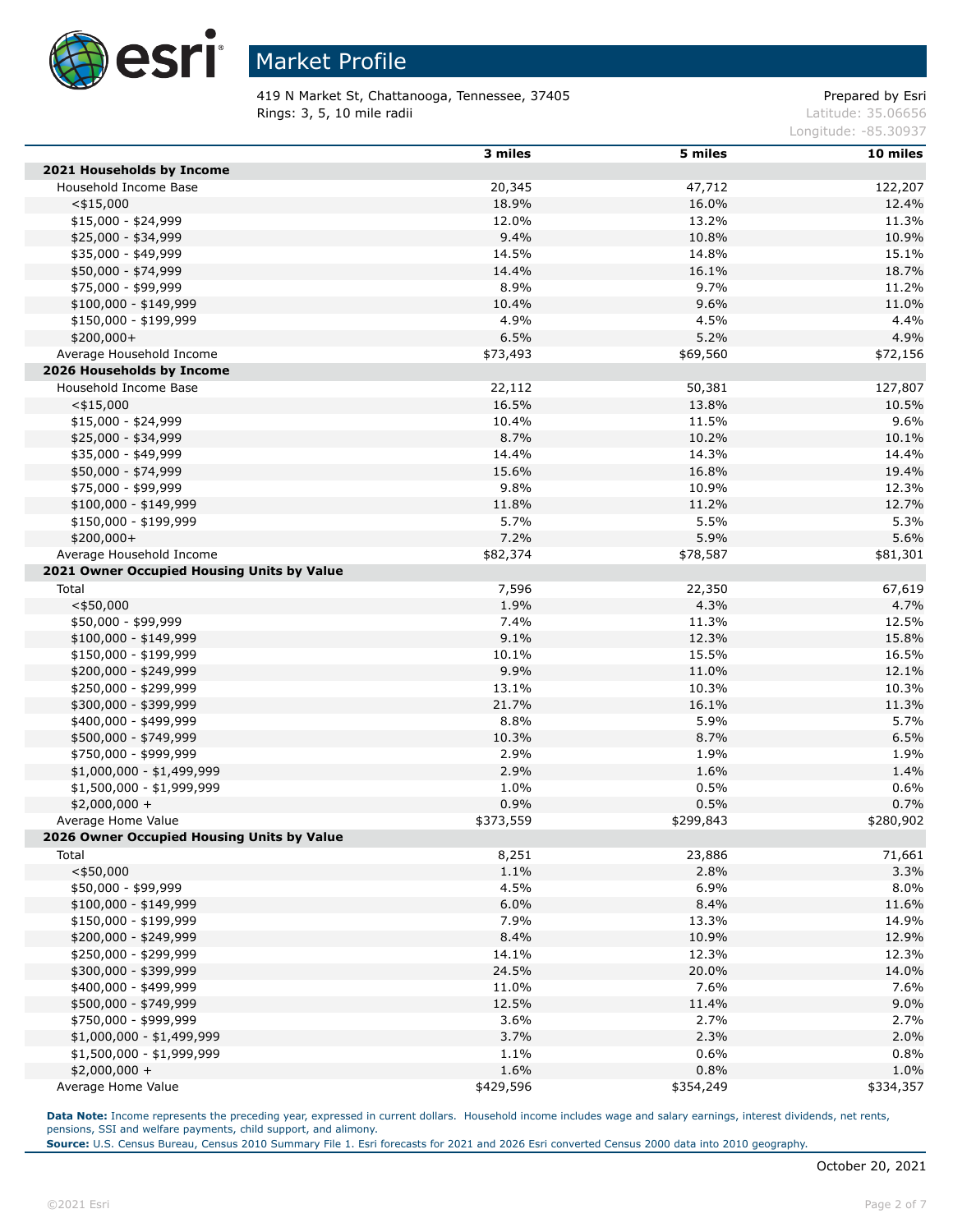

 $\overline{a}$ 

# Market Profile

419 N Market St, Chattanooga, Tennessee, 37405 Prepared by Esri Rings: 3, 5, 10 mile radii and the contract of the contract of the contract of the contract of the contract of the contract of the contract of the contract of the contract of the contract of the contract of the contract of

Longitude: -85.30937

|                        | 3 miles | 5 miles | 10 miles |
|------------------------|---------|---------|----------|
| 2010 Population by Age |         |         |          |
| Total                  | 39,276  | 101,936 | 264,116  |
| $0 - 4$                | 5.8%    | 6.8%    | 6.3%     |
| $5 - 9$                | 4.8%    | 5.7%    | 5.8%     |
| $10 - 14$              | 4.1%    | 5.2%    | 5.6%     |
| $15 - 24$              | 22.7%   | 17.4%   | 14.4%    |
| $25 - 34$              | 15.8%   | 14.3%   | 13.6%    |
| $35 - 44$              | 11.1%   | 11.6%   | 12.3%    |
| $45 - 54$              | 12.5%   | 13.1%   | 14.0%    |
| $55 - 64$              | 11.3%   | 11.8%   | 12.6%    |
| $65 - 74$              | 5.8%    | 6.8%    | 7.8%     |
| 75 - 84                | 4.1%    | 4.8%    | 5.3%     |
| $85 +$                 | 2.1%    | 2.4%    | 2.3%     |
| $18 +$                 | 82.4%   | 78.9%   | 78.7%    |
| 2021 Population by Age |         |         |          |
| Total                  | 46,426  | 113,677 | 290,394  |
| $0 - 4$                | 5.0%    | 5.9%    | 5.5%     |
| $5 - 9$                | 4.5%    | 5.7%    | 5.6%     |
| $10 - 14$              | 4.2%    | 5.4%    | 5.6%     |
| $15 - 24$              | 19.2%   | 14.6%   | 12.4%    |
| $25 - 34$              | 16.5%   | 14.9%   | 13.9%    |
| $35 - 44$              | 11.8%   | 12.2%   | 12.5%    |
| $45 - 54$              | 10.4%   | 10.9%   | 11.6%    |
| $55 - 64$              | 12.5%   | 12.5%   | 13.2%    |
| $65 - 74$              | 8.9%    | 9.9%    | 11.0%    |
| 75 - 84                | 4.6%    | 5.3%    | 6.0%     |
| $85 +$                 | 2.4%    | 2.7%    | 2.8%     |
| $18 +$                 | 83.8%   | 80.1%   | 80.2%    |
| 2026 Population by Age |         |         |          |
| Total                  | 50,083  | 119,642 | 303,354  |
| $0 - 4$                | 5.1%    | 5.9%    | 5.5%     |
| $5 - 9$                | 4.4%    | 5.5%    | 5.4%     |
| $10 - 14$              | 4.0%    | 5.3%    | 5.5%     |
| $15 - 24$              | 19.4%   | 15.1%   | 12.7%    |
| $25 - 34$              |         |         |          |
|                        | 14.9%   | 13.3%   | 12.5%    |
| $35 - 44$              | 12.3%   | 12.6%   | 12.9%    |
| $45 - 54$              | 10.7%   | 11.1%   | 11.7%    |
| $55 - 64$              | 11.5%   | 11.5%   | 12.1%    |
| $65 - 74$              | 9.7%    | 10.5%   | 11.5%    |
| 75 - 84                | 5.6%    | 6.3%    | 7.2%     |
| $85 +$                 | 2.5%    | 2.8%    | 2.9%     |
| $18 +$                 | 84.0%   | 80.2%   | 80.3%    |
| 2010 Population by Sex |         |         |          |
| Males                  | 18,980  | 48,378  | 125,713  |
| Females                | 20,293  | 53,559  | 138,405  |
| 2021 Population by Sex |         |         |          |
| Males                  | 22,593  | 54,352  | 139,317  |
| Females                | 23,832  | 59,324  | 151,078  |
| 2026 Population by Sex |         |         |          |
| Males                  | 24,405  | 57,314  | 145,916  |
| Females                | 25,676  | 62,327  | 157,438  |

**Source:** U.S. Census Bureau, Census 2010 Summary File 1. Esri forecasts for 2021 and 2026 Esri converted Census 2000 data into 2010 geography.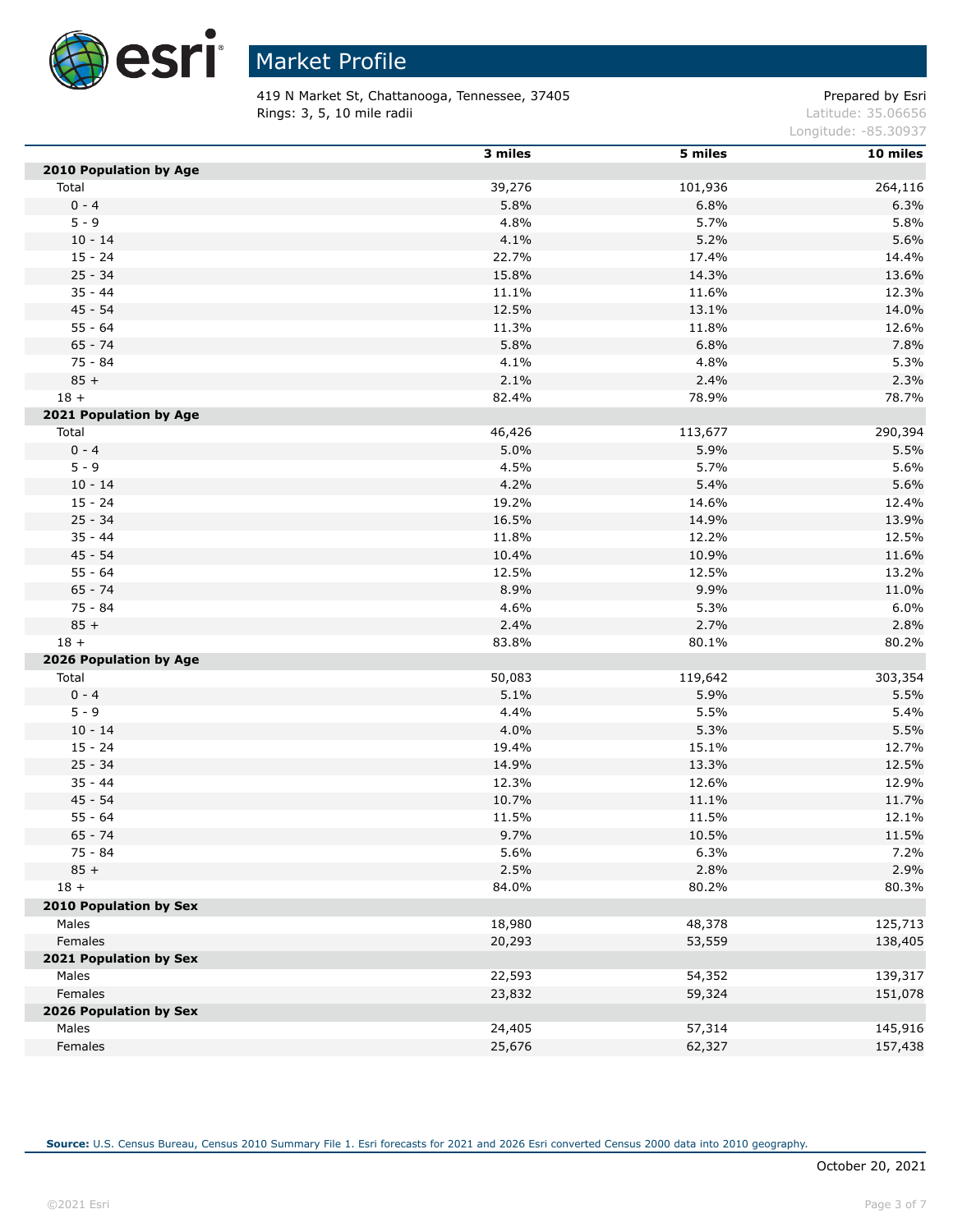

419 N Market St, Chattanooga, Tennessee, 37405 Prepared by Esri Rings: 3, 5, 10 mile radii and the contract of the contract of the contract of the contract of the contract of the contract of the contract of the contract of the contract of the contract of the contract of the contract of

Longitude: -85.30937

|                                                    | 3 miles | 5 miles | 10 miles |
|----------------------------------------------------|---------|---------|----------|
| 2010 Population by Race/Ethnicity                  |         |         |          |
| Total                                              | 39,272  | 101,936 | 264,119  |
| White Alone                                        | 61.1%   | 57.1%   | 70.0%    |
| <b>Black Alone</b>                                 | 33.5%   | 36.5%   | 23.8%    |
| American Indian Alone                              | 0.4%    | 0.4%    | 0.4%     |
| Asian Alone                                        | 1.5%    | 1.1%    | 1.6%     |
| Pacific Islander Alone                             | 0.1%    | 0.2%    | 0.1%     |
| Some Other Race Alone                              | 1.8%    | 2.9%    | 2.3%     |
| Two or More Races                                  | 1.6%    | 1.8%    | 1.9%     |
| Hispanic Origin                                    | 4.0%    | 5.6%    | 4.7%     |
| Diversity Index                                    | 55.2    | 58.9    | 50.2     |
| 2021 Population by Race/Ethnicity                  |         |         |          |
| Total                                              | 46,424  | 113,676 | 290,396  |
| White Alone                                        | 62.1%   | 57.3%   | 69.1%    |
| <b>Black Alone</b>                                 | 30.9%   | 34.4%   | 22.7%    |
| American Indian Alone                              | 0.3%    | 0.4%    | 0.3%     |
| Asian Alone                                        | 1.9%    | 1.4%    | 2.0%     |
| Pacific Islander Alone                             | 0.1%    | 0.2%    | 0.1%     |
| Some Other Race Alone                              | 2.5%    | 3.9%    | 3.2%     |
| Two or More Races                                  | 2.2%    | 2.5%    | 2.5%     |
| Hispanic Origin                                    | 5.9%    | 7.8%    | 6.7%     |
| Diversity Index                                    | 57.2    | 61.8    | 53.6     |
| 2026 Population by Race/Ethnicity                  |         |         |          |
| Total                                              | 50,082  | 119,640 | 303,354  |
| White Alone                                        | 61.5%   | 57.0%   | 68.5%    |
| <b>Black Alone</b>                                 | 30.5%   | 33.6%   | 22.3%    |
| American Indian Alone                              | 0.3%    | 0.4%    | 0.3%     |
| Asian Alone                                        | 2.1%    | 1.5%    | 2.2%     |
| Pacific Islander Alone                             | 0.1%    | 0.2%    | 0.1%     |
| Some Other Race Alone                              | 2.9%    | 4.5%    | 3.7%     |
| Two or More Races                                  | 2.5%    | 2.8%    | 2.9%     |
| Hispanic Origin                                    | 7.1%    | 9.2%    | 8.0%     |
| Diversity Index                                    | 59.0    | 63.5    | 55.7     |
| 2010 Population by Relationship and Household Type |         |         |          |
| Total                                              | 39,273  | 101,937 | 264,118  |
| In Households                                      | 88.2%   | 94.2%   | 97.1%    |
| In Family Households                               | 58.9%   | 70.8%   | 76.4%    |
| Householder                                        | 19.7%   | 22.9%   | 25.2%    |
| Spouse                                             | 11.3%   | 13.1%   | 16.6%    |
| Child                                              | 22.5%   | 27.8%   | 28.3%    |
| Other relative                                     | 3.4%    | 4.4%    | 4.0%     |
| Nonrelative                                        | 2.0%    | 2.6%    | 2.3%     |
| In Nonfamily Households                            | 29.3%   | 23.4%   | 20.7%    |
| In Group Quarters                                  | 11.8%   | 5.8%    | 2.9%     |
| <b>Institutionalized Population</b>                | 2.5%    | 1.6%    | 1.1%     |
| Noninstitutionalized Population                    | 9.3%    | 4.2%    | 1.9%     |

Data Note: Persons of Hispanic Origin may be of any race. The Diversity Index measures the probability that two people from the same area will be from different race/ ethnic groups. **Source:** U.S. Census Bureau, Census 2010 Summary File 1. Esri forecasts for 2021 and 2026 Esri converted Census 2000 data into 2010 geography.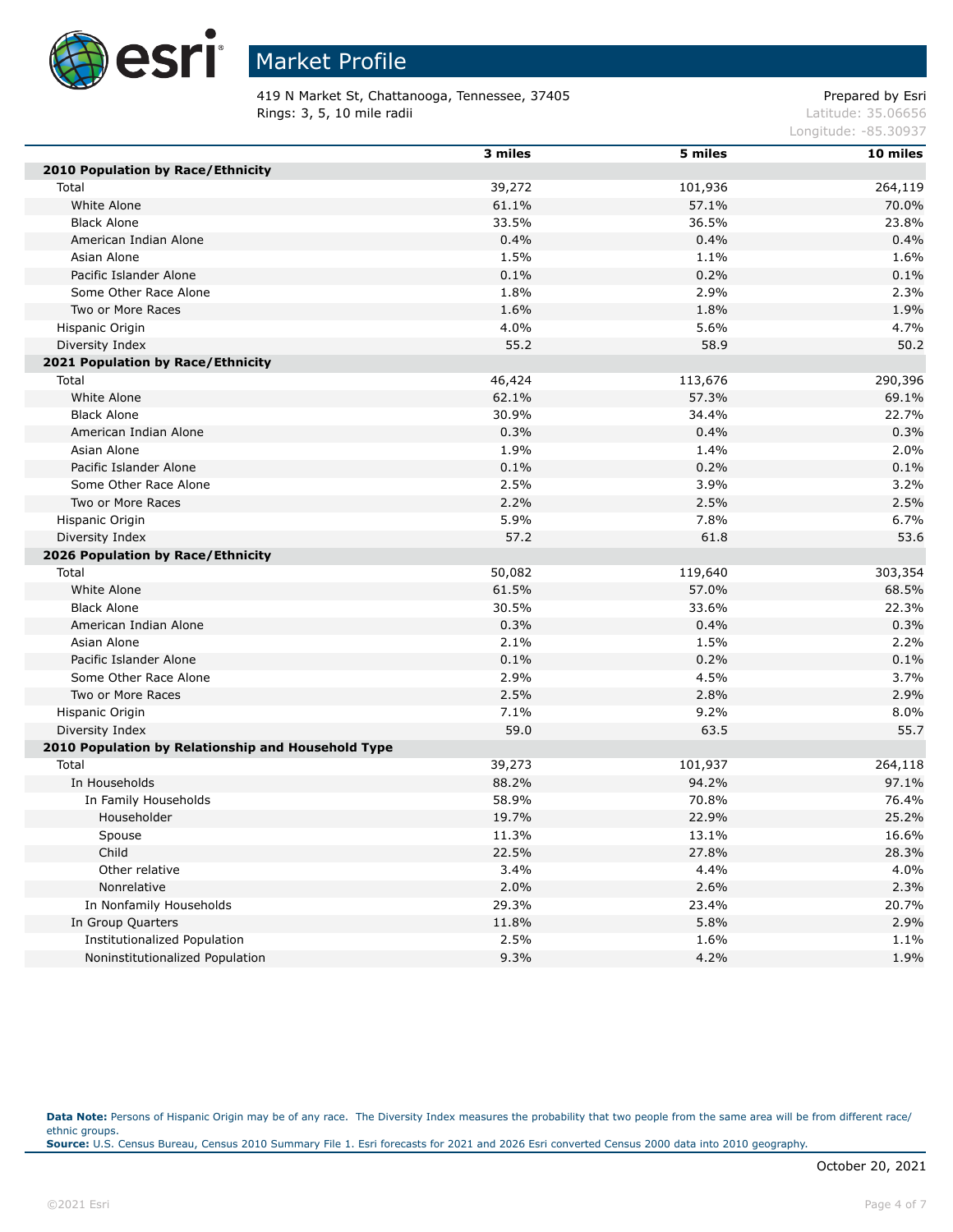

# Market Profile

419 N Market St, Chattanooga, Tennessee, 37405 Prepared by Esri Rings: 3, 5, 10 mile radii and the contract of the contract of the contract of the contract of the contract of the contract of the contract of the contract of the contract of the contract of the contract of the contract of

Longitude: -85.30937

|                                               | 3 miles | 5 miles | 10 miles |
|-----------------------------------------------|---------|---------|----------|
| 2021 Population 25+ by Educational Attainment |         |         |          |
| Total                                         | 31,142  | 77,762  | 206,019  |
| Less than 9th Grade                           | 3.2%    | 4.1%    | 3.9%     |
| 9th - 12th Grade, No Diploma                  | 7.8%    | 9.1%    | 7.7%     |
| High School Graduate                          | 20.1%   | 22.5%   | 22.8%    |
| GED/Alternative Credential                    | 4.1%    | 4.8%    | 4.9%     |
| Some College, No Degree                       | 16.1%   | 18.2%   | 21.0%    |
| Associate Degree                              | 6.6%    | 7.4%    | 8.5%     |
| Bachelor's Degree                             | 25.3%   | 20.9%   | 20.0%    |
| Graduate/Professional Degree                  | 16.8%   | 12.9%   | 11.2%    |
| 2021 Population 15+ by Marital Status         |         |         |          |
| Total                                         | 40,041  | 94,327  | 241,955  |
| <b>Never Married</b>                          | 50.1%   | 43.5%   | 35.6%    |
| Married                                       | 31.8%   | 36.5%   | 43.0%    |
| Widowed                                       | 6.1%    | 7.0%    | 7.7%     |
| Divorced                                      | 12.0%   | 13.1%   | 13.7%    |
| 2021 Civilian Population 16+ in Labor Force   |         |         |          |
| Civilian Population 16+                       | 25,373  | 59,726  | 153,284  |
| Population 16+ Employed                       | 92.8%   | 92.2%   | 94.5%    |
| Population 16+ Unemployment rate              | 7.2%    | 7.8%    | 5.5%     |
| Population 16-24 Employed                     | 19.4%   | 15.5%   | 13.6%    |
| Population 16-24 Unemployment rate            | 10.0%   | 13.3%   | 10.9%    |
| Population 25-54 Employed                     | 60.5%   | 62.7%   | 62.4%    |
| Population 25-54 Unemployment rate            | 6.8%    | 6.4%    | 4.7%     |
| Population 55-64 Employed                     | 13.9%   | 14.6%   | 15.9%    |
| Population 55-64 Unemployment rate            | 7.7%    | 10.1%   | 6.0%     |
| Population 65+ Employed                       | 6.2%    | 7.3%    | 8.0%     |
| Population 65+ Unemployment rate              | 1.3%    | 1.3%    | 1.4%     |
| 2021 Employed Population 16+ by Industry      |         |         |          |
| Total                                         | 23,540  | 55,094  | 144,788  |
| Agriculture/Mining                            | 0.3%    | 0.3%    | 0.3%     |
| Construction                                  | 3.6%    | 5.1%    | 6.0%     |
| Manufacturing                                 | 9.6%    | 12.3%   | 12.4%    |
| Wholesale Trade                               | 1.6%    | 1.7%    | 2.2%     |
| <b>Retail Trade</b>                           | 10.0%   | 10.3%   | 11.4%    |
| Transportation/Utilities                      | 5.5%    | 6.0%    | 6.7%     |
| Information                                   | 1.1%    | 1.4%    | 1.4%     |
| Finance/Insurance/Real Estate                 | 9.5%    | 8.7%    | 8.8%     |
| Services                                      | 55.1%   | 51.0%   | 47.6%    |
| <b>Public Administration</b>                  | 3.7%    | 3.1%    | 3.2%     |
| 2021 Employed Population 16+ by Occupation    |         |         |          |
| Total                                         | 23,539  | 55,093  | 144,787  |
| White Collar                                  | 67.2%   | 62.1%   | 61.9%    |
| Management/Business/Financial                 | 17.3%   | 15.7%   | 16.0%    |
| Professional                                  | 28.5%   | 24.5%   | 23.0%    |
| <b>Sales</b>                                  | 11.0%   | 10.4%   | 10.5%    |
| Administrative Support                        | 10.5%   | 11.4%   | 12.4%    |
| <b>Services</b>                               | 17.9%   | 17.0%   | 15.7%    |
| <b>Blue Collar</b>                            | 14.9%   | 20.9%   | 22.3%    |
| Farming/Forestry/Fishing                      | 0.1%    | 0.2%    | 0.2%     |
| Construction/Extraction                       | 2.2%    | 3.5%    | 4.2%     |
| Installation/Maintenance/Repair               | 1.8%    | 1.8%    | 2.3%     |
| Production                                    | 4.7%    | 7.4%    | 7.4%     |
| Transportation/Material Moving                | 6.1%    | 8.0%    | 8.2%     |

**Source:** U.S. Census Bureau, Census 2010 Summary File 1. Esri forecasts for 2021 and 2026 Esri converted Census 2000 data into 2010 geography.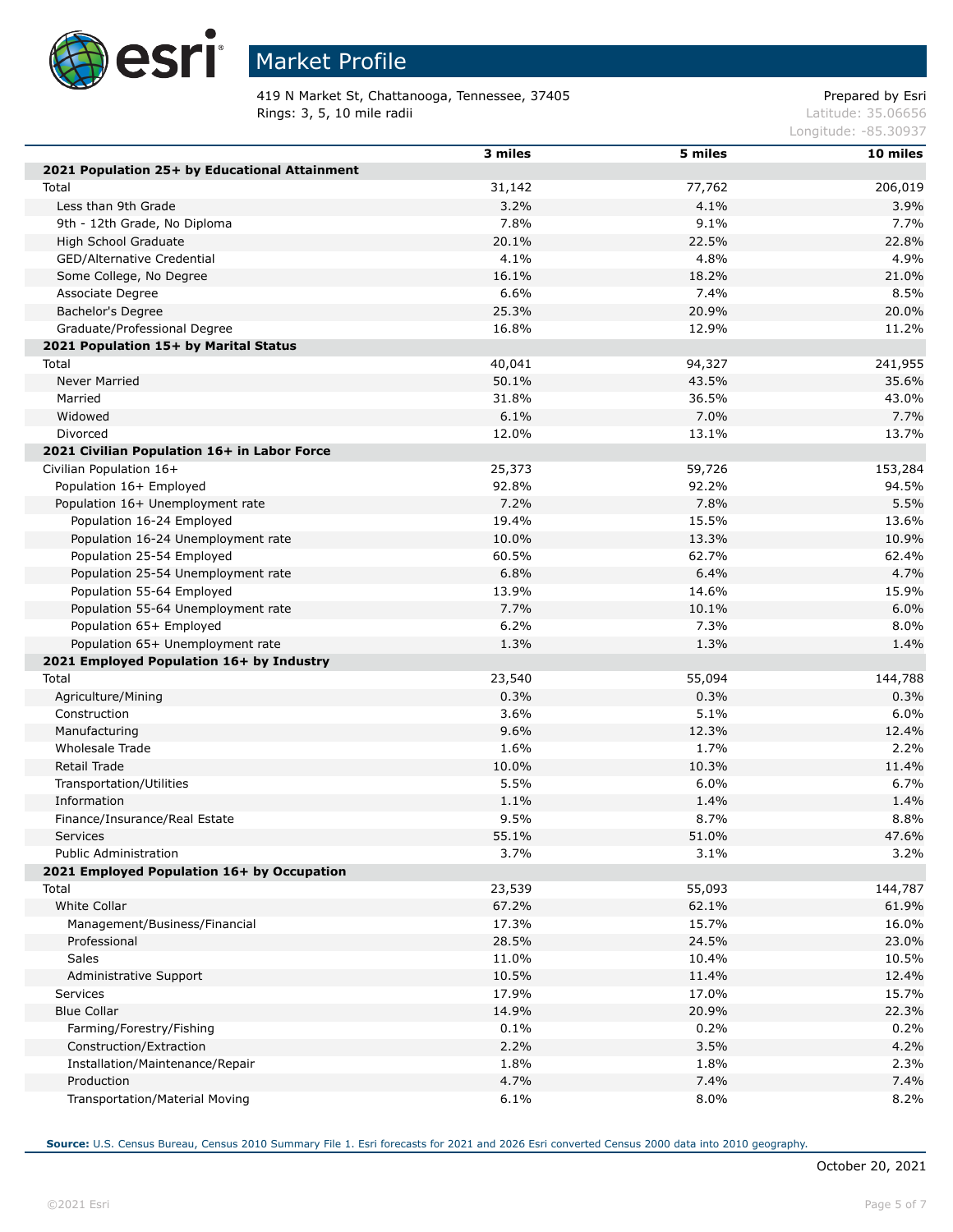

419 N Market St, Chattanooga, Tennessee, 37405 Prepared by Esri Rings: 3, 5, 10 mile radii and the contract of the contract of the contract of the contract of the contract of the contract of the contract of the contract of the contract of the contract of the contract of the contract of

Longitude: -85.30937

|                                               | 3 miles | 5 miles | 10 miles |
|-----------------------------------------------|---------|---------|----------|
| 2010 Households by Type                       |         |         |          |
| Total                                         | 16,806  | 42,521  | 111,046  |
| Households with 1 Person                      | 42.4%   | 36.2%   | 33.5%    |
| Households with 2+ People                     | 57.6%   | 63.8%   | 66.5%    |
| Family Households                             | 46.2%   | 55.2%   | 59.7%    |
| Husband-wife Families                         | 26.5%   | 31.6%   | 39.3%    |
| With Related Children                         | 9.9%    | 11.9%   | 14.9%    |
| Other Family (No Spouse Present)              | 19.7%   | 23.6%   | 20.4%    |
| Other Family with Male Householder            | 4.2%    | 5.0%    | 4.7%     |
| With Related Children                         | 2.0%    | 2.4%    | 2.5%     |
| Other Family with Female Householder          | 15.6%   | 18.7%   | 15.7%    |
| With Related Children                         | 10.1%   | 12.0%   | 9.9%     |
| Nonfamily Households                          | 11.4%   | 8.6%    | 6.8%     |
|                                               |         |         |          |
| All Households with Children                  | 22.4%   | 26.8%   | 27.7%    |
|                                               |         |         |          |
| Multigenerational Households                  | 3.1%    | 4.2%    | 4.1%     |
| Unmarried Partner Households                  | 6.7%    | 6.5%    | 6.0%     |
| Male-female                                   | 6.0%    | 5.7%    | 5.3%     |
| Same-sex                                      | 0.7%    | 0.8%    | 0.7%     |
| 2010 Households by Size                       |         |         |          |
| Total                                         | 16,806  | 42,520  | 111,046  |
| 1 Person Household                            | 42.4%   | 36.2%   | 33.5%    |
| 2 Person Household                            | 31.2%   | 32.1%   | 33.5%    |
| 3 Person Household                            | 13.2%   | 14.7%   | 15.1%    |
| 4 Person Household                            | 7.8%    | 9.4%    | 10.4%    |
| 5 Person Household                            | 3.2%    | 4.2%    | 4.5%     |
| 6 Person Household                            | 1.3%    | 1.9%    | 1.8%     |
| 7 + Person Household                          | 1.0%    | 1.5%    | 1.2%     |
| 2010 Households by Tenure and Mortgage Status |         |         |          |
| Total                                         | 16,806  | 42,521  | 111,046  |
| Owner Occupied                                | 41.5%   | 49.3%   | 57.3%    |
| Owned with a Mortgage/Loan                    | 28.3%   | 32.6%   | 37.0%    |
| Owned Free and Clear                          | 13.2%   | 16.7%   | 20.3%    |
| Renter Occupied                               | 58.5%   | 50.7%   | 42.7%    |
| 2021 Affordability, Mortgage and Wealth       |         |         |          |
| Housing Affordability Index                   | 81      | 103     | 134      |
| Percent of Income for Mortgage                | 28.1%   | 21.9%   | 16.9%    |
| Wealth Index                                  | 64      | 66      | 72       |
| 2010 Housing Units By Urban/ Rural Status     |         |         |          |
| <b>Total Housing Units</b>                    | 19,774  | 49,217  | 124,538  |
| Housing Units Inside Urbanized Area           | 99.2%   | 98.5%   | 96.2%    |
| Housing Units Inside Urbanized Cluster        | 0.0%    | $0.0\%$ | $0.0\%$  |
| Rural Housing Units                           | 0.8%    | 1.5%    | 3.8%     |
| 2010 Population By Urban/ Rural Status        |         |         |          |
| <b>Total Population</b>                       | 39,273  | 101,937 | 264,118  |
| Population Inside Urbanized Area              | 98.9%   | 98.3%   | 96.1%    |
| Population Inside Urbanized Cluster           | $0.0\%$ | $0.0\%$ | $0.0\%$  |
| Rural Population                              | 1.1%    | 1.7%    | 3.9%     |

Data Note: Households with children include any households with people under age 18, related or not. Multigenerational households are families with 3 or more parentchild relationships. Unmarried partner households are usually classified as nonfamily households unless there is another member of the household related to the householder. Multigenerational and unmarried partner households are reported only to the tract level. Esri estimated block group data, which is used to estimate polygons or non-standard geography.

**Source:** U.S. Census Bureau, Census 2010 Summary File 1. Esri forecasts for 2021 and 2026 Esri converted Census 2000 data into 2010 geography.